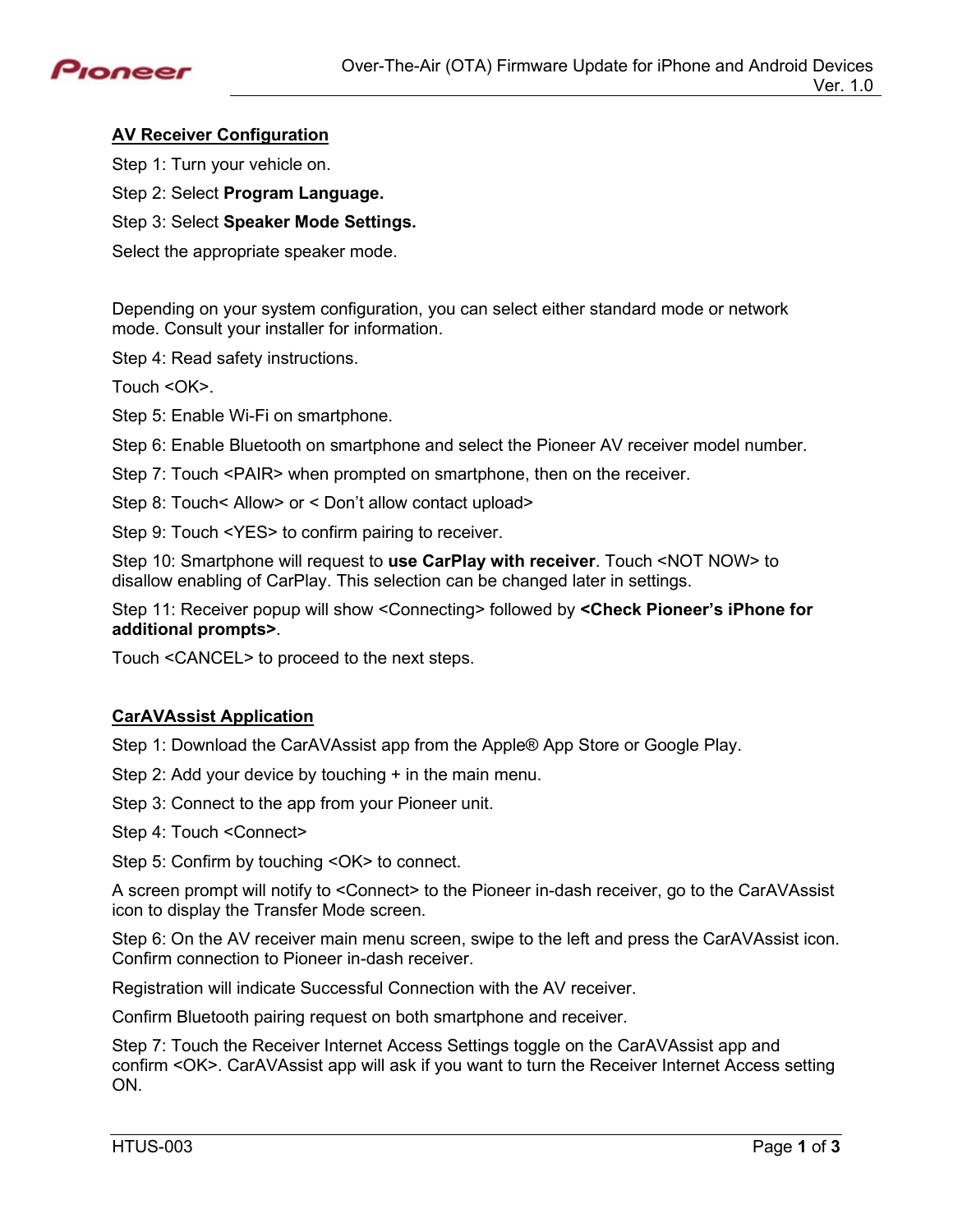

Step 8: Touch <OK>.

Step 9: Review and accept RIA usage terms and pair phone by accepting <YES> on the in-dash receiver screen.

Step 10: Touch the **Connect** icon on the **CarAVAssist** app.

Step 11: Confirm <CarAVAssist wants to join Wi-Fi Network AVH/DMH receiver>.

Step 12: Review and accept the End User License Agreement by scrolling down and accepting.

### Step 13: Confirm <**CarAVAssist would like to find and connect to device on your local network**>.

When you connect this unit to the Internet via Wi-Fi for the first time, the Internet Communication Services Terms of Use and Privacy Policy are displayed, and they apply to your connection and use of this unit with the Internet. Scroll through the Terms of Use and accept by checking the acceptance box and pressing <OK>.

Read the Terms of Use and Privacy Policy.

For Terms of Use go to: pioneerelectronics.com/mhtou

For Privacy Policy go to: pioneerelectronics.com/mhprivacy

Step 14: Scroll Through the Entire Agreement to accept and touch <OK>.

### **Downloading the CarAVAssist Application Firmware**

Confirm the AV Receiver is connected to CarAVAssist app.

Step 1: Touch <Firmware Updates> from CarAVAssist main menu on smartphone.

Step 2: Touch <Download> from CarAVAssist app to transfer data to your smartphone.

Step 3: Turn on Internet Sharing (Wi-Fi hotspot tethering) in the settings on your smartphone.

Step 4: On the AV Receiver, go to **Settings**, then touch the Wi-Fi signal icon to access **Wi-Fi Settings: Hotspot, then search for your smartphone** to establish a hotspot connection from the receiver to the mobile device.

Note: This process is not needed when using a Wi-Fi connection via Receiver Internet Access.

Step 5: In the case of requiring manual connectivity to Wi-Fi, touch <Wi-Fi> to turn on, then

<Hotspot setting>.

Step 6: (Manual Wi-Fi connectivity) Proceed by touching the search devices icon located towards the bottom right of the screen to find the device with CarAVAssist installed to establish a Wi-Fi connection.

Note: If you are requested to enter a password, enter the Wi-Fi password shown on the Settings screen on the smartphone device.

Step 7: Return to the CarAVAssist app and begin the downloading process by touching

<Download> to begin transfer process to your smartphone.

Step 8: Accept the End User License Agreement.

Step 9: Firmware will automatically begin downloading.